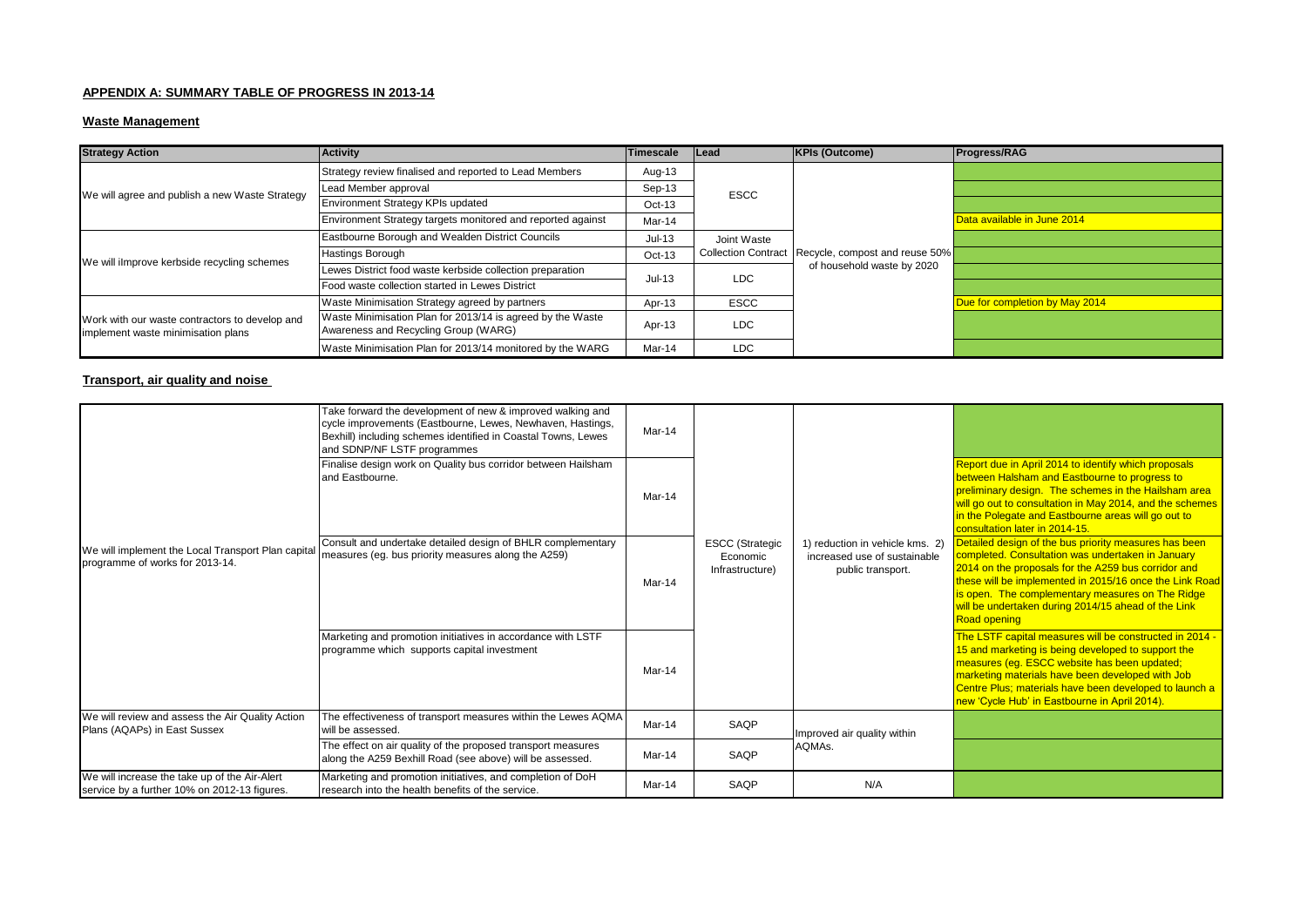#### **Landscape & Biodiversity**

| <b>Strategy Action</b>                                                                                                                                               | <b>Activity</b>                                                                                                                                     | Timescale      | Lead            | <b>KPIs (Outcome)</b>                               | Progress/RAG                                                                                                                                                                                                     |
|----------------------------------------------------------------------------------------------------------------------------------------------------------------------|-----------------------------------------------------------------------------------------------------------------------------------------------------|----------------|-----------------|-----------------------------------------------------|------------------------------------------------------------------------------------------------------------------------------------------------------------------------------------------------------------------|
| We will develop tools to assess the services and<br>benefits that the environment provides to East                                                                   | Publication of national toolkit for evaluation of ecosystem<br>services                                                                             | Summer<br>2013 | <b>NE</b>       |                                                     |                                                                                                                                                                                                                  |
| <b>Sussex</b>                                                                                                                                                        | Consider local relevance of national toolkit to East Sussex & trial<br>at a local level if possible                                                 | Mar-14         | LBWG            |                                                     | The toolkit is for use at a strategic LEP level. The LEP<br>delivery programme has not yet been developed,<br>therefore the toolkit can't yet be assessed                                                        |
| We will sign up local businesses across East<br>Sussex to sustainanable tourism schemes                                                                              | We will sign up 15 more businesses across the South Downs to<br>the Green Tourism Business Scheme.                                                  | Mar-14         | <b>SDNPA</b>    |                                                     |                                                                                                                                                                                                                  |
|                                                                                                                                                                      | We will sign up 15 more businesses across the High Weald to<br>the "Our Land" scheme.                                                               | Mar-14         | HWU             |                                                     |                                                                                                                                                                                                                  |
| We will develop & implement a countywide<br>approach to green infrastructure that supports the<br>management and enhancement of the County's<br>landscape & habitats | Complete & adopt the county-wide strategy                                                                                                           | $Jul-13$       | <b>ESCC</b>     | N/A                                                 | A GI study rather than a strategy has been produced, as<br>it's first necessary to provide a consistent evidence base<br>to support District & Borough Development Plans (which<br>will act as local strategies) |
|                                                                                                                                                                      | Develop GI strategy for Wealden District as pilot for other LAs                                                                                     | $Jun-13$       | WDC / ESCC / NE |                                                     |                                                                                                                                                                                                                  |
|                                                                                                                                                                      | Complete & disseminate a practical guide on how to deliver GI<br>protection & enhancement (from County to District/Borough, to<br>'project' level). | $Jun-13$       | <b>ESCC</b>     |                                                     |                                                                                                                                                                                                                  |
|                                                                                                                                                                      | Implement Habitat Management Plan for Combe Valley<br>Countryside Park                                                                              | Mar-14         | <b>ESCC</b>     |                                                     |                                                                                                                                                                                                                  |
| We will establish thriving river catchment<br>partnerships in the 3 catchments across East<br>Sussex (Adur & Ouse; Rother; Cuckmere &<br>Pevensey).                  | Partnerships established & agreement on actions to assist in<br>delivering good ecological status in priority water bodies                          | Mar-14         | EA              | Improved ecological status of<br>local water bodies | Complete for Adur & Ouse and Cuckmere & Pevensey.<br>Amber for Rother as the consultation on the plan has just<br>closed.                                                                                        |

### **Healthy & Active Lifestyles**

| <b>Strategy Action (&amp; no.)</b>                                                                                                                                                                                                                         | <b>Activity</b>                                                                                                                                                                                                                                                            | <b>Timescale</b> | Lead        | <b>KPIs (outcome)</b>                                                                                                                                            | <b>Progres/RAG</b> |
|------------------------------------------------------------------------------------------------------------------------------------------------------------------------------------------------------------------------------------------------------------|----------------------------------------------------------------------------------------------------------------------------------------------------------------------------------------------------------------------------------------------------------------------------|------------------|-------------|------------------------------------------------------------------------------------------------------------------------------------------------------------------|--------------------|
| We will ensure a coordinated approach to<br>opportunities for physical activity in green spaces<br>particularly focussing on the need of people who<br>experience health inequalities or who are least<br>likely to access physical activity opportunities | Work to strengthen collaborative working between partners who<br>develop and deliver walk programmes to ensure effective<br>communication of what opportunities and resources are available                                                                                | Mar-14           | <b>ESCC</b> | 65% of commissioned health<br>walks in green/open spaces<br>(Public Health Outcome<br>Framework (PHOF): 1.16<br>Utlisation of greenspace for<br>exercise/health) |                    |
|                                                                                                                                                                                                                                                            | Develop and deliver volunteer led health walks and encourage<br>engagement within communities least likely to engage in walking<br>opportunities, including those with long term conditions e.g.<br>cancers, heart disease, mental health illness                          | Mar-14           | <b>ESCC</b> |                                                                                                                                                                  |                    |
|                                                                                                                                                                                                                                                            | Strengthen collaborative working between health improvement<br>and 'nature' partnerships, including the piloting of 'community<br>champions' programmes to increase use of green spaces among<br>communities least like to use these resources                             | Mar-14           | <b>ESCC</b> |                                                                                                                                                                  |                    |
|                                                                                                                                                                                                                                                            | Explore mechanisms for work with partners to utilise the skills<br>and knowledge of exercise practitioners and community assets<br>to increase use of green and open spaces and link this to<br>the delivery of obesity element of the Health and Wellbeing Action<br>Plan | Mar-14           | <b>ESCC</b> |                                                                                                                                                                  |                    |
|                                                                                                                                                                                                                                                            | Identify with partners opportunities to support and encourage<br>volunteering and engagement in open and green spaces, e.g.<br>green gyms, nature conservation, community allotments and<br>orchards etc.                                                                  | Mar-14           | <b>ESCC</b> |                                                                                                                                                                  |                    |